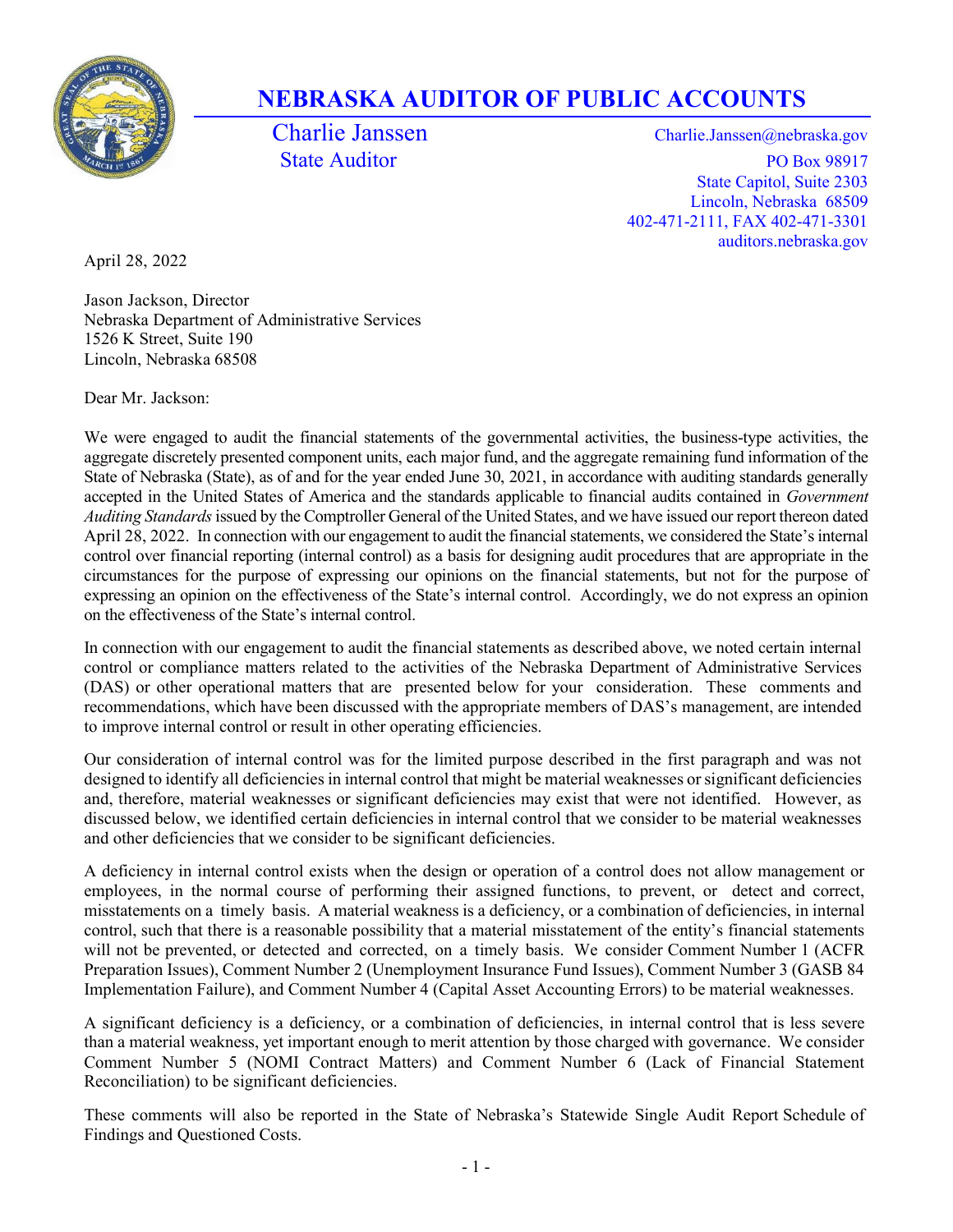In addition, we noted other matters involving internal control and its operation that we have reported to management of DAS, pursuant to American Institute of Certified Public Accountants (AICPA) Auditing Standards AU-C Section 265B.A17, in a separate early communication letter dated August 12, 2021.

Draft copies of this letter were furnished to DAS to provide management with an opportunity to review and to respond to the comments and recommendations contained herein. Any formal responses received have been incorporated into this letter. Such responses were not subjected to the auditing procedures applied in the engagement to audit the financial statements; accordingly, we express no opinion on them. Responses that indicate corrective action has been taken were not verified at this time, but they will be verified in the next audit.

The following are our comments and recommendations for the year ended June 30, 2021.

#### 1. ACFR Preparation Issues

The Department of Administrative Services (DAS), State Accounting Division (State Accounting), prepares the State of Nebraska Annual Comprehensive Financial Report (ACFR). Similar to the previous audit, the financial statements were neither accurate nor prepared in accordance with governmental accounting standards. Additionally, adequate controls were not in place, including a secondary review to ensure that entries were accurate prior to being submitted to the Auditor of Public Accounts (APA) to audit. As a result, DAS materially misstated financial statement entries, footnote disclosures, and other supporting documentation, requiring numerous adjustments and revisions.

The table below summarizes over \$4.3 billion in 115 adjustments for the fiscal year ended June 30, 2021. However, also noted are an additional \$6.2 billion in errors from items other than the formal adjustments presented below, bringing the total errors to over \$10.5 billion. These errors would affect multiple line items, funds, and financial statements of the ACFR. The number of errors noted – not to mention their detrimental impact upon the credibility of the financial statements – is particularly concerning because an audit is performed by testing a limited number of transactions; therefore, it is reasonable to assume that additional errors went undetected. The dollar errors noted below include totals for lines necessary for the adjustment.

| <b>Type of Error</b>                                               | <b>Dollar Error</b>     |  |  |  |
|--------------------------------------------------------------------|-------------------------|--|--|--|
| GASB 84 Implementation Adjustments - See separate Comment Number 3 | \$<br>950,249,015       |  |  |  |
| <b>Allocation Errors</b>                                           | \$<br>946,565,186       |  |  |  |
| <b>Incorrect Coding</b>                                            | \$<br>776,921,497       |  |  |  |
| <b>Improper Eliminations</b>                                       | \$<br>323, 552, 452     |  |  |  |
| Unemployment Insurance Fund Issues - See separate Comment Number 2 | \$<br>285,954,675       |  |  |  |
| Duplicated Coronavirus Relief Funds Activity                       | \$<br>248,755,293       |  |  |  |
| Capital Asset Accounting Errors - See separate Comment Number 4    | \$<br>233,761,014       |  |  |  |
| <b>DAS Accrual Errors</b>                                          | \$<br>214,419,147       |  |  |  |
| Unemployment Insurance Fund Issues by the Department of Labor      | \$<br>103,182,097       |  |  |  |
| Errors on Agency Accruals                                          | \$<br>101,381,663       |  |  |  |
| <b>Beginning Balance Adjustments</b>                               | \$<br>73,185,787        |  |  |  |
| <b>Reversing Entry Errors</b>                                      | \$<br>30,589,737        |  |  |  |
| Ending Balances Not Appropriately Reflected                        | \$<br>24,058,023        |  |  |  |
| Errors Made on Adjustments                                         | \$<br>21,181,711        |  |  |  |
| Security Incorrectly Classified                                    | \$<br>9,424,258         |  |  |  |
| <b>Duplicated Entries</b>                                          | \$<br>4,295,724         |  |  |  |
| Errors on Prior Year Adjustments                                   | \$<br>3,204,551         |  |  |  |
| <b>Total Financial Statement Adjustments</b>                       | \$<br>4,350,681,830     |  |  |  |
| <b>Total Document Preparation Errors</b>                           | \$<br>5,521,414,995     |  |  |  |
| <b>Total Footnote Errors</b>                                       | <b>S</b><br>674,872,663 |  |  |  |
| <b>Total Errors</b>                                                | 10,546,969,488          |  |  |  |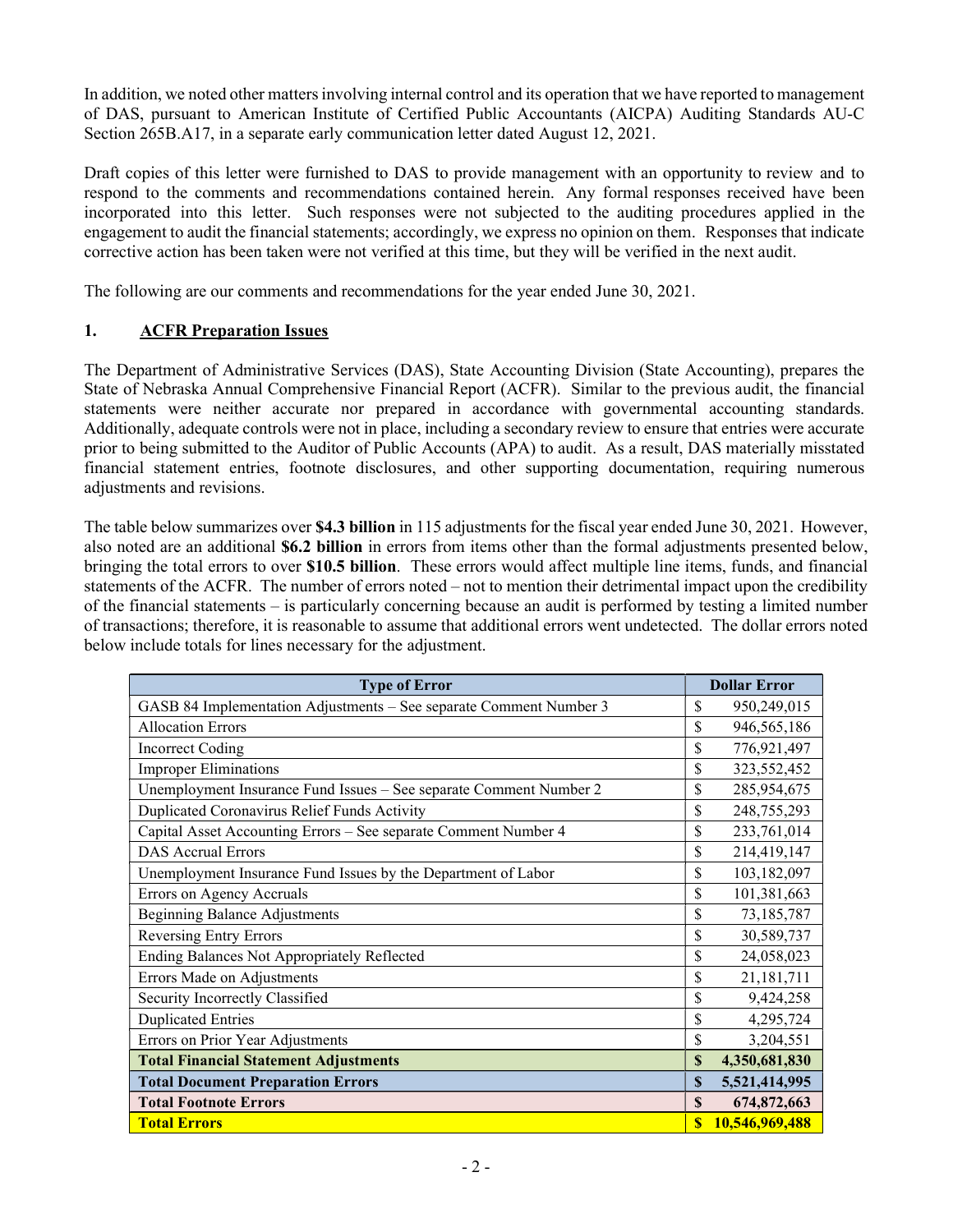Several adjustments noted above required multiple revisions before the documentation was presented accurately, causing significant time and work by the APA. We also noted several errors in workpapers that did not require adjustments because they were insignificant to the financial statements; however, they also required additional time by the APA to work through and resolve. These errors included, among numerous others, recording entries to the incorrect account code, recording duplicate entries, and not properly eliminating transfers.

During testing, we also pointed out several errors prior to when entries were made or before the audit draft report was prepared, which allowed DAS to make the needed corrections beforehand. Despite being corrected due to the APA's early notification, preventing the need for subsequent formal adjustments, those errors demonstrate further the inability of DAS to provide accurate financial information. Detail is as follows:

- Amounts reported in the Budgetary Comparison Schedules were incorrect. Errors included expenditures overstated by \$4,594,046,000; \$312,733,000 in transfers not eliminated; \$259,064,000 in revenues categorized incorrectly; \$15,066,275 not included in the schedule; \$930,027 in fund misclassifications; and reconciliation errors up to \$1,369,000.
- DAS had to revise these journal entries, which were used to create the government-wide financial statements, in order to rectify errors in the following amounts:
	- o Construction in Progress \$149,376,000
	- $\circ$  Deferred Inflows \$2,730,000
	- o Elimination of transfers \$592,000
	- $\circ$  Capital lease proceeds \$45,000
- In review of the Governmental Funds trial balance, two journal entries were incorrect, resulting in CARES revenue being overstated by \$103,245,000 and expenditures of \$461,000 being recorded to the wrong function.
- DAS incorrectly classified \$10,088,889 of net position, which was corrected after APA inquiry. Also, during testing, we noted another three funds that were classified incorrectly for net position, totaling \$29,872,977.
- DAS incorrectly recorded the component unit's capital assets and accumulated depreciation of \$4,136,000 and erroneously eliminated component unit activity of \$22,901,000.
- DAS had to revise the donated personal protective equipment journal entry multiple times, which resulted in an understatement of \$14,638,827.
- The assigned fund balance for Licensing and Regulation was miscategorized between Conservation of Natural Resources and Other Purposes by \$120,000.
- Several errors were noted in the restatements listed in the Management Discussion & Analysis.
- The Statistical Section contained multiple errors due to data entry errors and faulty formatting. A total of seven tables had to be revised, including some that required multiple revisions.

The following errors were noted in our review of the footnotes:

| Footnote                           | Error          | <b>Reason</b>                                                                                                                                                                                               |  |  |  |  |  |  |
|------------------------------------|----------------|-------------------------------------------------------------------------------------------------------------------------------------------------------------------------------------------------------------|--|--|--|--|--|--|
| Deposits and Investments Portfolio | \$ 519,194,423 | Amounts were duplicated; the cash balance was overstated; land<br>was understated; bank loans were erroneously removed;<br>securities were miscategorized; and Federal deposit insurance<br>was overstated. |  |  |  |  |  |  |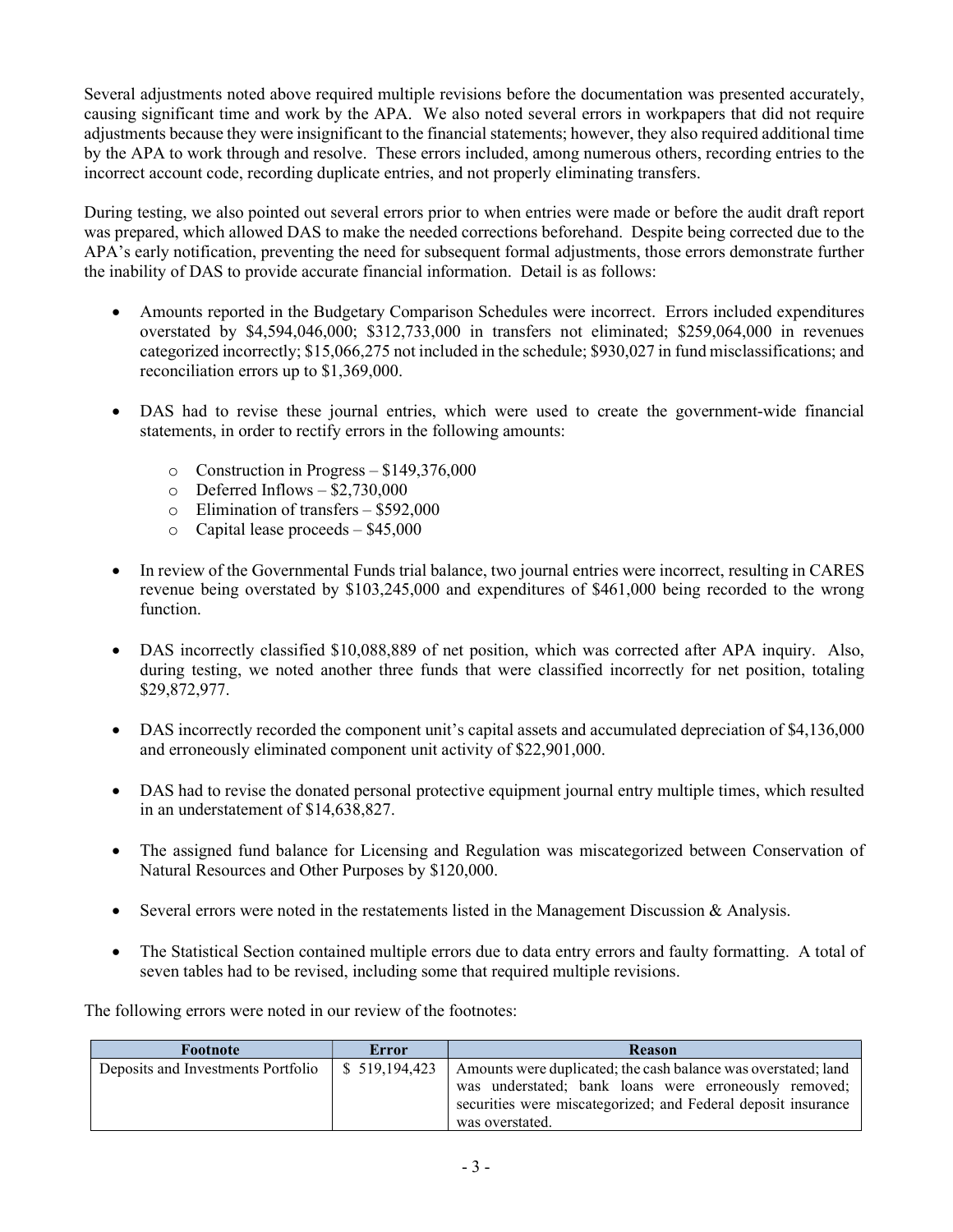| Footnote                      | <b>Error</b>   | <b>Reason</b>                                                  |
|-------------------------------|----------------|----------------------------------------------------------------|
| Noncurrent Liabilities        | \$139,202,000  | Capital lease obligation and compensated absences calculations |
|                               |                | contained errors. Medicaid claims additions and deletions were |
|                               |                | overstated, and some beginning balances were understated.      |
| Receivables                   | 7,250,297      | Amounts were understated.                                      |
| Lease Commitments             | 6,255,936      | Amounts were incorrect.                                        |
| Contingencies and Commitments | 1,800,000<br>S | Two revisions were required due to the settlement amount being |
|                               |                | understated and the need for wording clarification.            |
| Bonds Payable                 | 578,007        | Debt service requirements were missing.                        |
| <b>Interfund Balances</b>     | 592,000        | Balances were not updated after adjustment.                    |
| <b>Total Errors</b>           | \$674,872,663  |                                                                |

Additionally, we noted the following items related to the footnotes:

- Deposits and Investments Portfolio footnote errors resulted in eight versions of the initial securities table and four revisions of the footnotes – caused, in part, by the failure of DAS to update consistently all the tables used in the footnotes after each change to the initial table. Additionally, we noted that the concentration of credit risk calculation did not include 36 securities, totaling \$106,235,035, and DAS did not use the correct total to calculate the percentages; however, this did not affect the final percentage used in the footnote.
- For the Receivables footnote, neither DAS nor the Department of Health and Human Services (DHHS) could provide an estimate allowance for the Third-Party Liability receivable. This allowance was approximately \$6 million in the previous year.
- The Tax Abatement footnote was not updated to correct, among other things, mistaken names, inaccurate statutory references, missing information, and the improper amount.

We also noted the following procedural and control issues:

- DAS lacked procedures for ensuring that the reclassification of \$14,829,558 from due to funds to due to vendor funds was appropriate.
- Two risk management payments tested did not have a secondary review by the Risk Management Division Administrator.
- DAS did not reconcile the imprest payroll liability accounts for employee and employer Social Security portions, resulting in a \$943,658 variance.
- Six batches, totaling \$141,621,316, were entered between March 2021 and May 2021 but remained unposted in EnterpriseOne (E1), the State's accounting system, after the fiscal year and were not followed up on in a timely manner.
- The June 30, 2021, bank reconciliation performed by DAS had several reconciling items that were incorrect or not followed up on in a timely manner, with some of those reconciling items dating back to 2012. Additionally, \$104,838 in unapplied cash transactions was not reviewed and resolved. Lastly, there was no documented review of the bank reconciliation to ensure that it was accurate and complete.
- Funds in E1 are assigned an "ACFR Fund" and "ACFR Function," which DAS uses to prepare the financial statements. During our review of funds, we noted that one fund was assigned the incorrect ACFR Fund, and two funds were assigned the incorrect ACFR Function. Any of these errors could lead to inaccurate financial statements.
- DHHS inventory accounts have contained \$102,776 since at least fiscal year 2018 and that amount has not changed during those years. The inventories appear to be for veterans' homes, which are no longer under DHHS. Consequently, the appropriate correction should be made in E1.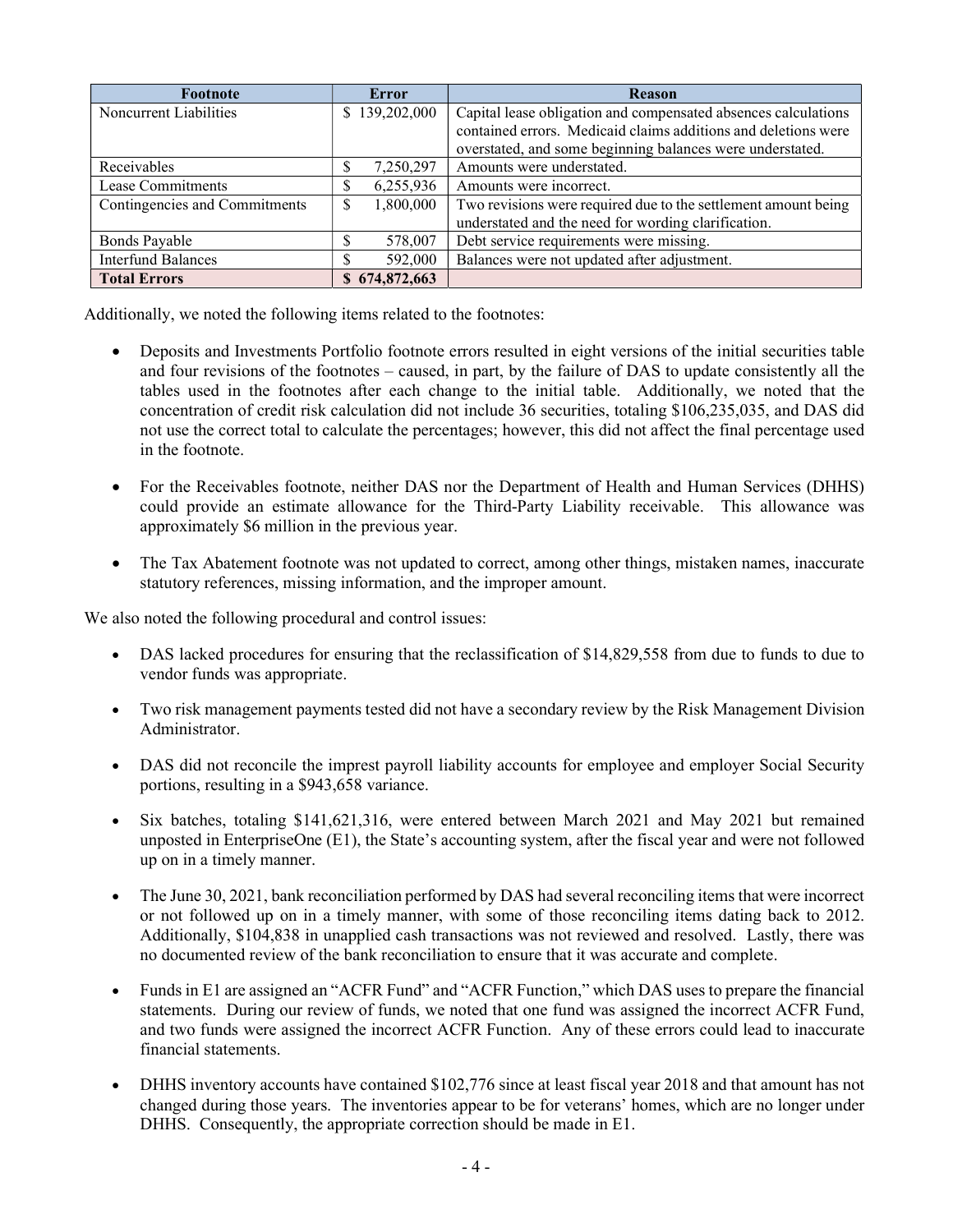## Compliance

Per Neb. Rev. Stat. § 81-1125.01 (Reissue 2014), the ACFR must be completed "at least twenty days before the commencement of each regular session of the Legislature[.]" For the fiscal year 2021 audit, the ACFR was due on December 16, 2021. In order to ensure that the ACFR would be completed timely, the APA requested a list of items to be prepared by DAS – State Accounting and submitted to the APA for testing. Of those requested items, 187 were late, with the latest being 154 days overdue. Of the late items, 173 were submitted more than seven days after the due date. The last item received was on April 27, 2022, or 132 days after the date the ACFR was due.

#### Agency Accruals

DAS required State agencies to report accounts receivable and accounts payable accrual items, which were not contained within E1, for inclusion in the ACFR. DAS lacked procedures, such as obtaining the necessary documentary support, for ensuring the accuracy of the accrual information submitted. As a result, DAS prepared and posted journal entries – based on inaccurate and unverified information provided by agencies – containing material errors. We noted accrual errors by the following State agencies: DHHS, Labor, Transportation, Education, Revenue, Correctional Services, and Supreme Court. Errors at these agencies totaled over \$94 million. Due to the continued failure by DAS to implement sufficient corrective action, similar issues have been reported since the 2007 audit.

Good internal controls and sound business practice require the implementation of procedures, including an adequate review and verification of financial information, to ensure the proper and timely preparation of the ACFR by avoiding the reoccurrence of mistakes made in multiple prior years.

Without such procedures, there is an increased risk of not only the ACFR containing material misstatements, which might well remain undetected, but also failure to comply with the statutory timing requirement for completion of the report.

Similar findings related to errors in the preparation of the ACFR have been noted since the fiscal year 2007 audit. DAS – State Accounting did make correcting entries for all material amounts proposed by the APA. However, the number of errors to several financial statement line items and funds, as well as the significant dollar amount of those errors, both individually and collectively, demonstrate that DAS continues to lack controls for ensuring the proper and timely presentation of the financial statements. In addition to the detrimental impact of the many misstatements noted, further misrepresentation of the financial statements due to the likelihood of pervasive undetected misstatements could be material. Therefore, we have issued a disclaimer of opinion.

> We recommend DAS implement procedures, including an adequate review and verification of financial information, including any information provided by different agencies, to ensure the proper and timely preparation of the ACFR by avoiding the reoccurrence of mistakes made in multiple prior years. This includes ensuring that internally prepared information is complete, accurate, and submitted punctually to the auditors. We also recommend DAS utilize resources to work with State agency personnel to ensure accrual information is supported and has a sound accounting base.

DAS Response: key staff turnover coupled with resource demand for administering COVID-19 funding programs undermined State Accountings ability to ensure accurate and timely preparation of the ACFR. State Accounting reduced the reported error amount by 51% over the prior year. Unsatisfied with those results and the opinion received, the following steps are underway for the next reporting period: 1) A systematic budgetary report error, the cause of \$5 billion of the noted \$10.5 billion in errors, is being corrected, 2) A new Deputy Accounting Administrator position has been created and filled by a teammate with 20 years of State audit experience with significant knowledge of the ACFR process, 3) Conducting onsite pre-audit sessions with State agencies to review accrual calculations, 4) Meeting with key agencies and the Center of Operational Excellence to improve financial reporting where significant errors occurred, and 5) Collecting supporting documentation for agency submitted data to perform additional review procedures.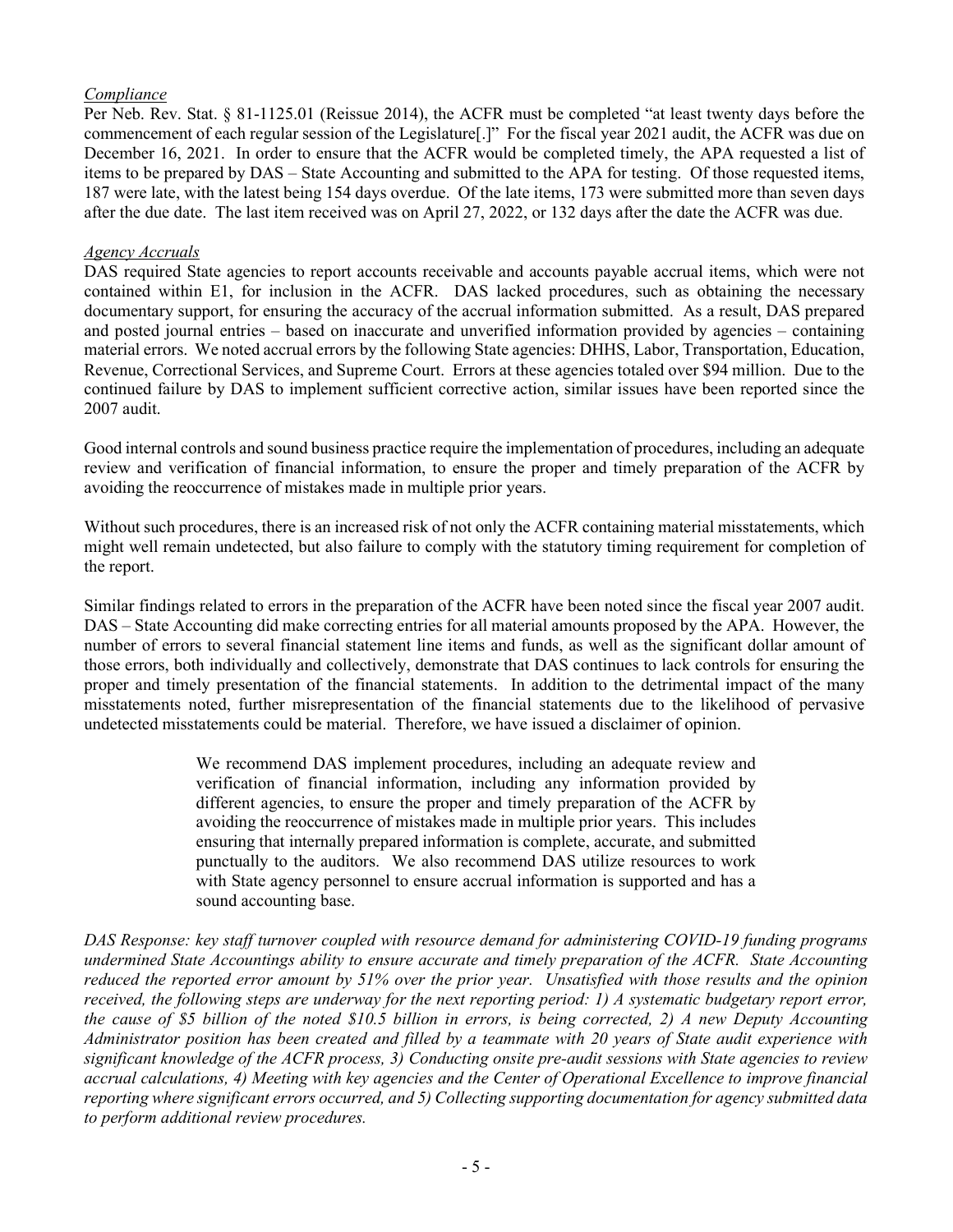## 2. Unemployment Insurance Fund Issues

As noted in previous audits, DAS lacked procedures for ensuring that the Unemployment Insurance (UI) Proprietary Fund financial statements were presented accurately for the ACFR. Both DAS and the Nebraska Department of Labor (NDOL) performed entries within E1 to generate the financial statements. However, those financial statements required material adjustments, as detailed in the table below:

|                                                                                                    |              | <b>Misstatement</b> |                                                                                                                                                                                                                                                                                                                                                                                                                                                                                                                                                                                                                                                                                                                                                   |
|----------------------------------------------------------------------------------------------------|--------------|---------------------|---------------------------------------------------------------------------------------------------------------------------------------------------------------------------------------------------------------------------------------------------------------------------------------------------------------------------------------------------------------------------------------------------------------------------------------------------------------------------------------------------------------------------------------------------------------------------------------------------------------------------------------------------------------------------------------------------------------------------------------------------|
| <b>Description</b>                                                                                 |              | Amount              | Reason                                                                                                                                                                                                                                                                                                                                                                                                                                                                                                                                                                                                                                                                                                                                            |
| Duplicate Entry                                                                                    | \$           | 161,694,358         | DAS recorded an entry for a \$80,847,179 receivable and revenue that<br>had already been recorded in E1. When attempting to correct this<br>entry, DAS mistakenly recorded it again for another \$80,847,179<br>overstatement.                                                                                                                                                                                                                                                                                                                                                                                                                                                                                                                    |
| <b>Erroneous Reversing</b><br>Entries                                                              | \$           | 98,963,658          | The APA proposed adjustments in the prior year's audit, which were<br>inappropriately reversed during FY 2021. However, \$889,941<br>remained and was not proposed, as DAS and NDOL could not<br>determine the correct entry.                                                                                                                                                                                                                                                                                                                                                                                                                                                                                                                     |
| <b>Eliminating Transfers</b>                                                                       | \$           | 21,408,525          | DAS and NDOL were unable to provide documentation to identify<br>the proper accounting to recategorize transfer activity for \$4,554,847<br>of transfers out and \$2,066,880 of transfers in. DAS eliminated<br>transfers in/out and reclassified them to benefits payable; however,<br>we noted at least \$14,786,798 that should have been recorded as a<br>"Due to Government" and not a transfer in. These were monies<br>received from the Federal government for Federal Emergency Relief<br>funds that had not yet been spent by the agency. The elimination of<br>transfers appeared appropriate; however, the reclassification was not<br>adequately supported for the financial statements. An additional<br>\$54,914 was not proposed. |
| EUISAA (Emergency<br>Unemployment<br>Insurance Stabilization<br>and Access Act)<br>Revenue/Payable | \$           | 4,832,989           | There was \$704,155 that should have been recorded as a liability and<br>not a revenue. Additionally, the \$704,155 was recognized in the<br>incorrect fund. Finally, \$3,424,679 was reclassified as a liability but<br>should have been a revenue.                                                                                                                                                                                                                                                                                                                                                                                                                                                                                              |
| <b>Total Misstatements</b>                                                                         | $\mathbf{s}$ | 286,899,530         |                                                                                                                                                                                                                                                                                                                                                                                                                                                                                                                                                                                                                                                                                                                                                   |

Good internal controls and sound accounting practice require procedures to ensure that accounting entries are made accurately, allowing the financial statements to be reflected properly.

Without such procedures, there is an increased risk for material misstatement of the financial statements.

We recommend DAS work closely with NDOL to implement procedures for the accurate calculating and reporting of the UI fund for the ACFR, including establishing reconciliation procedures to ensure balances and activity are reported properly at fiscal year-end.

DAS Response: State Accounting agrees with the APA's recommendation. NDOL reduced the reported error amount by 52% over the prior year. DAS is working with NDOL Financial Services to establish procedures for accurately reporting the Unemployment Insurance fund for the ACFR. Furthermore, NDOL is establishing procedures for its staff to review documentation, including the trial balance, and reconcile the separate subsystems to the accounting system to identify issues that need to be remediated. In addition, NDOL Financial Services will establish appropriate support for balances within EnterpriseOne, and adequate controls to ensure financial data was accurate and complete.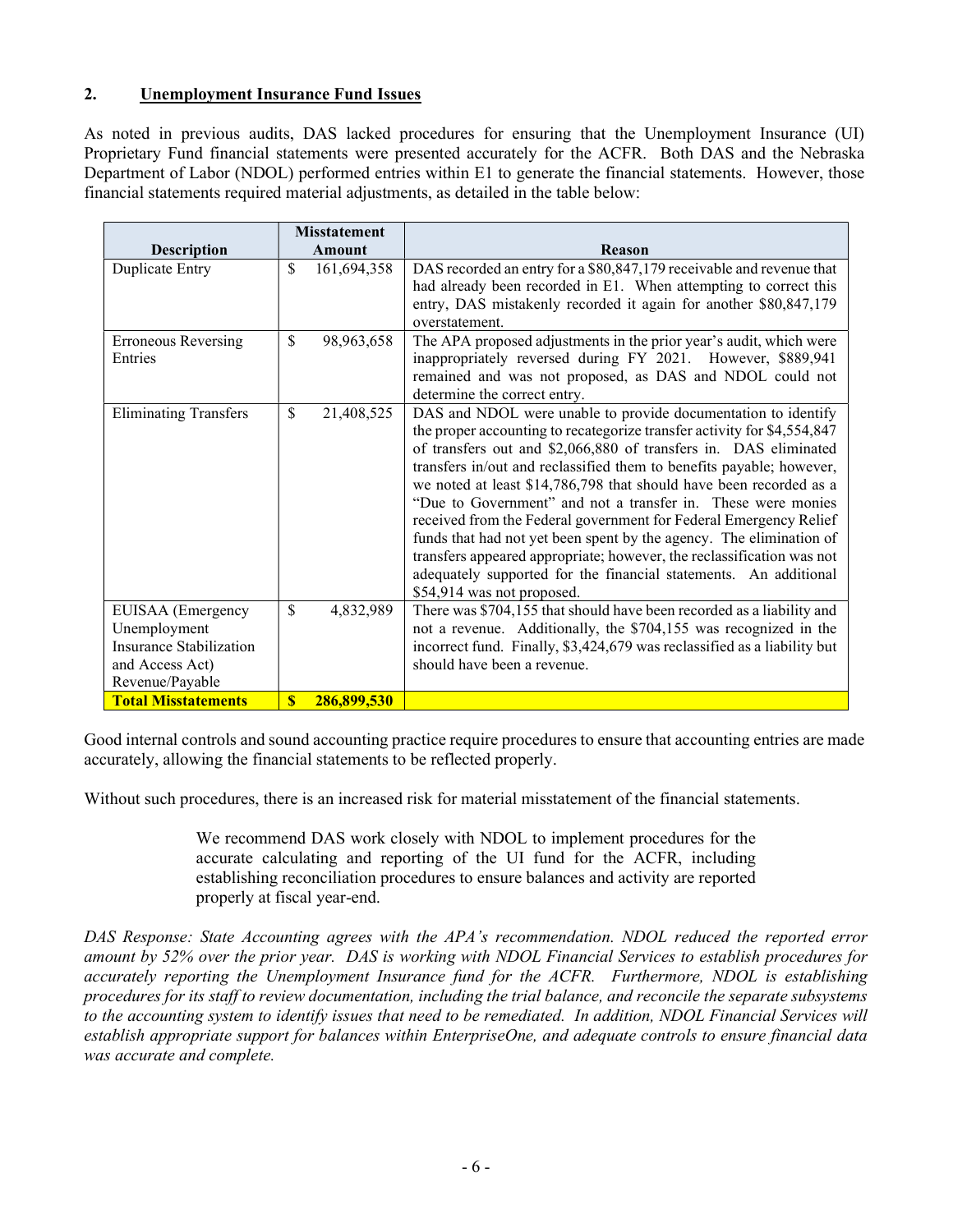# 3. GASB 84 Implementation Failure

The State was required to implement Governmental Accounting Standards Board Statement No. 84 (GASB 84) by the end of State fiscal year 2021. The Statement provides guidance regarding the identification of fiduciary activities for accounting and financial reporting purposes and how those activities should be reported. The APA inquired several times regarding the procedures that DAS had performed to implement GASB 84. Finally, in January 2022, by which time the ACFR should have already been completed per State statute, the APA and DAS held discussions regarding GASB 84. At that time, it was determined that DAS did not implement GASB 84 correctly, leading to several errors in the presentation of the financial statements. DAS had not analyzed activity or balances contained within previously categorized agency funds found in E1 for compliance with GASB 84. The slow and flawed implementation of GASB 84 contributed to significant adjustments and, ultimately, the delayed issuance of the ACFR.

After the APA's inquiry, DAS made 14 entries, totaling \$2,292,000,000, to reclassify several E1 funds to ensure they were reported properly in the fiduciary statements. These entries (which are not included in Comment Number 1) were needed because funds were erroneously categorized as private purpose trust funds and governmental funds but should have been custodial; funds were incorrectly identified as fiduciary but should have been special revenue; transfers in/out were not analyzed; and one fund was not identified appropriately as an investment trust fund.

During testing of those 14 journal entries, we noted that four were improper. The APA proposed correcting entries for those errors, as well as additional adjustments, totaling \$950 million, after further review of funds. These adjustments are in addition to the \$2.3 billion of entries that DAS made after discussion of the GASB 84 implementation with the APA. Details of the adjustments are provided below:

|              | <b>Adjustments</b> | <b>Reason</b>                                                                             |
|--------------|--------------------|-------------------------------------------------------------------------------------------|
| \$           | 354,255,897        | DAS did not properly reflect additions/deductions for funds and made one of the           |
|              |                    | adjustments erroneously. Additionally, liabilities were recorded incorrectly.             |
| \$           | 211,600,684        | DAS initially recorded both outside trust funds and court activity incorrectly and failed |
|              |                    | to implement GASB 84, which led to numerous errors.                                       |
| \$           | 152,648,834        | Corrections were made to the accounting for \$55,594,860 that the State received in       |
|              |                    | advanced Federal funding for local governments, which should have been reflected as       |
|              |                    | custodial funds.                                                                          |
| \$           | 110,970,592        | One fund needed to be classified as Special Revenue instead of Fiduciary.                 |
|              |                    | Additionally, investment income and liabilities were not categorized correctly.           |
|              |                    | Several errors were noted when moving three funds to Special Revenue, as DAS did          |
|              |                    | not properly analyze the activity.                                                        |
| \$           | 74,422,632         | Investment activity for contributions and withdrawals was not recorded properly and       |
|              |                    | the wrong liability account was used.                                                     |
| \$           | 33,360,248         | The APA identified 11 funds in E1 that needed to be reclassified from Fiduciary to        |
|              |                    | Special Revenue funds. Additionally, DAS corrected a previous journal entry that          |
|              |                    | needed revision after implementation of GASB 84.                                          |
| \$           | 8,936,183          | The incorrect liability account was shown for one fund.                                   |
| \$           | 1,791,152          | Payables were not stated correctly, and the adjusting entry was made to the wrong         |
|              |                    | custodial fund.                                                                           |
| \$           | 1,002,893          | A previous adjustment was corrected.                                                      |
| \$           | 677,625            | A previous adjustment, which had erroneously reclassified activity, was corrected.        |
| \$           | 582,275            | A negative addition should have been shown as a distribution.                             |
| $\mathbf{s}$ | 950,249,015        | <b>Total Misstatements</b>                                                                |

Additionally, as noted, DAS did not perform procedures to implement GASB 84 until January 2022, after the due date for the ACFR and after nearly all procedures had been performed and tested by the APA. The APA would have needed to perform all procedures again to determine if there were any significant or material effects of previously posted entries based on the updated trial balances after review of the fiduciary funds. DAS did not provide adequate support for the APA to determine whether DAS had performed such a review process. This contributed to the modification of the opinion.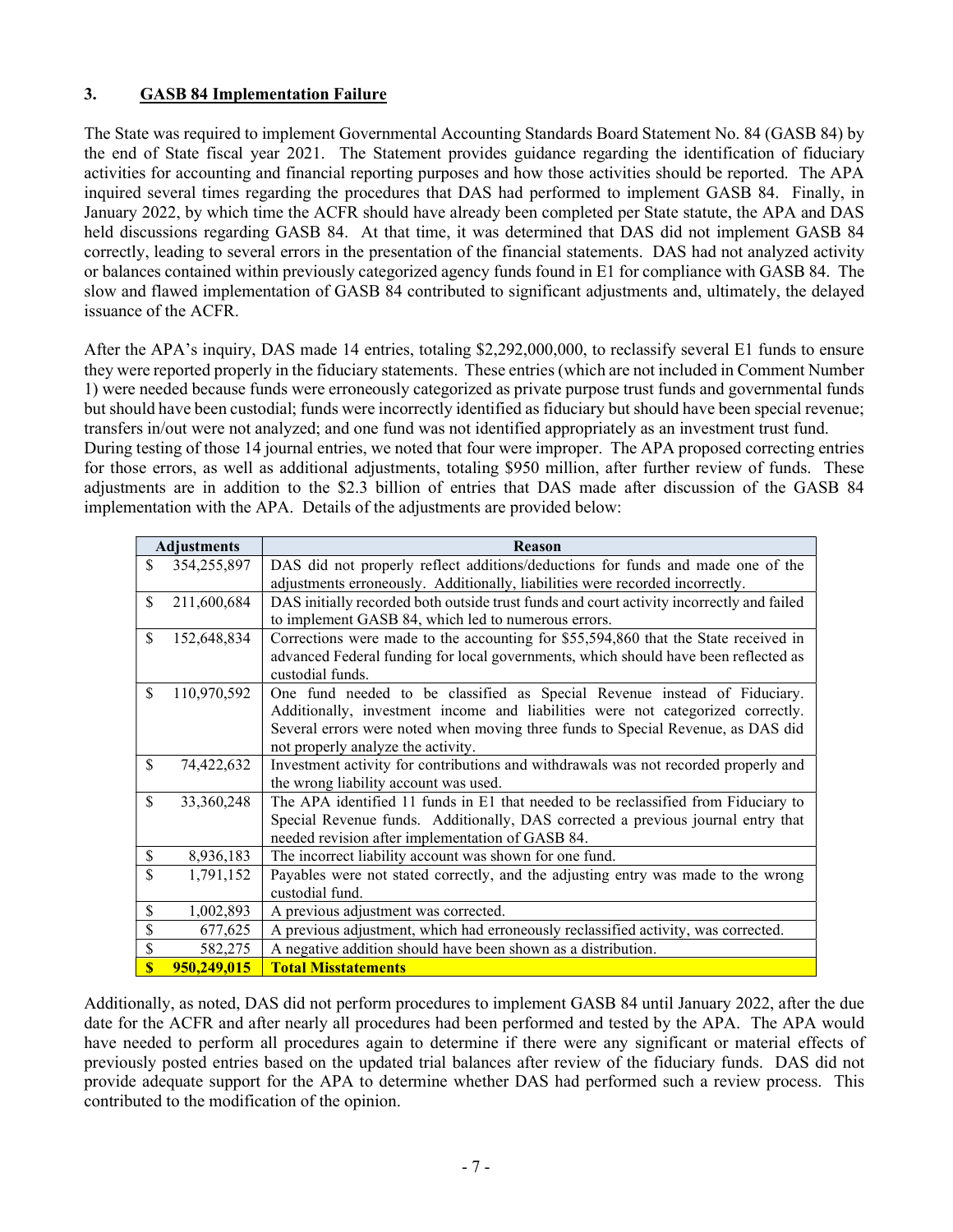When new standards are not implemented correctly and timely, there is a significant increase in risk of material misstatement to the financial statements.

> We recommend DAS implement procedures, including a thorough review of the accounting standard and the financial statement processes, to ensure that GASB statements are implemented timely and properly.

DAS Response: Key staff turnover attributed to the issues experienced in implementing GASB 84. Accounting system updates are being implemented to properly align Custodial Fund activity, and Investment Trust Fund financials for GASB 84 reporting. The ACFR fund designation has been updated for all affected funds in the accounting system.

#### 4. Capital Asset Accounting Errors

For the past seven years, DAS has failed to perform adequate procedures to ensure that capital assets were recorded properly on the financial statements. The APA began reporting this issue in the 2015 audit. This year, it was noted that the ending balances of the capital assets had errors of at least \$203 million.

DAS compiled information from E1 and requested State agencies to report accrual items, which were not contained therein, for inclusion in the ACFR. The APA's review of the accrual items reported revealed numerous clerical errors, amounts that did not agree to E1 reports or support, and additions, deletions, beginning balances, and depreciations not accounted for correctly. These errors necessitated revisions to amounts included in capital assetrelated items on the financial statements and their footnotes.

The table below details total Construction in Progress (CIP) adjustments required due to the errors found by the  $APA:$ 

|                             |                          |                    |              |                    | Deductions.   |                |                           |              |
|-----------------------------|--------------------------|--------------------|--------------|--------------------|---------------|----------------|---------------------------|--------------|
|                             |                          |                    |              | Including          |               |                |                           |              |
|                             | <b>Beginning Balance</b> |                    |              | <b>Additions</b>   | Completed CIP |                | <b>Ending Balance</b>     |              |
| Initially Reported by DAS   | Φ                        | 211,282,564        | \$           | 158,017,695        | \$            | 53,477,129     |                           | 317,519,251  |
| Final After Adjusted by APA | S                        | 204,058,085        | \$           | 339,411,139        | \$            | 41,747,840     | $\boldsymbol{\mathsf{S}}$ | 501,721,384  |
| <b>Misstatement</b>         |                          | <u>(7,224,479)</u> | $\mathbf{s}$ | <u>181,393,444</u> | $\mathbf{s}$  | (11, 729, 289) |                           | 185,898,254* |

\*This number is the calculation of misstatements and not the difference between ending balances, as DAS spreadsheets contained formula errors.

DAS did not complete the CIP calculation correctly, as there was one beginning balance for \$3,092,812, 13 beginning balance adjustments for \$10,317,291, and 14 additions, totaling \$19,492,813, that did not agree to support. Additionally, there was \$157,425,949 in retainage that was not included, and a spreadsheet error that caused \$4,474,682 to be omitted. Finally, there were 11 deletions/transfers, totaling \$11,729,289, that were not removed properly.

Additionally, DAS duplicated \$4,875,460 in retainage, failed to include \$10,983,751 in retainage, and had \$793,010 in discrepancies between spreadsheet versions, which is not shown in the chart above.

These errors were caused by DAS NOT doing the following:

- Including amounts in CIP that agencies had reported on their accrual response forms.
- Accounting appropriately for prior year transactions.
- Including retainage on its spreadsheet.
- Comparing a general ledger detail of CIP accounts in E1 to amounts that agencies recorded on their accrual response forms.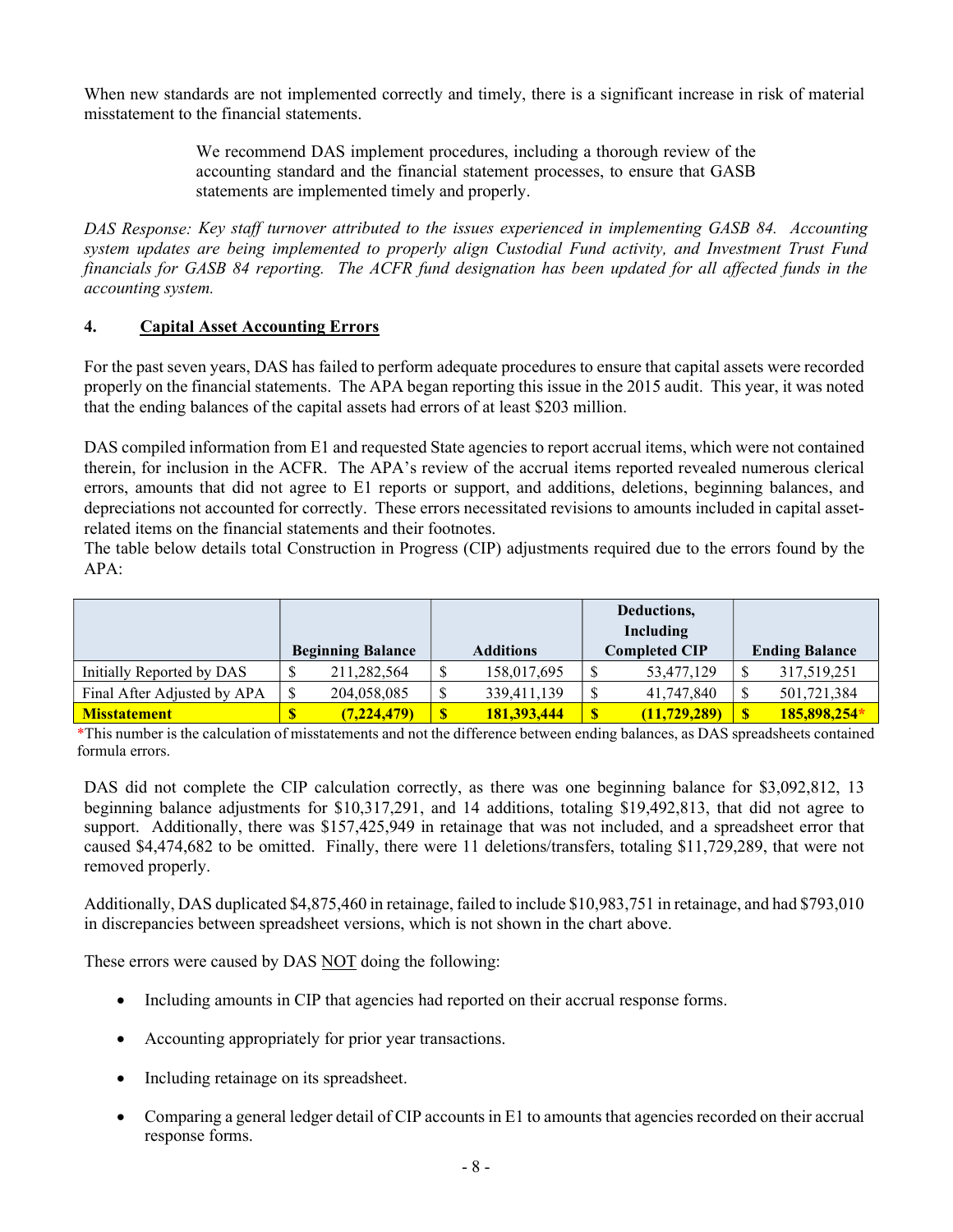- Removing assets, including its own, even when agencies had reported them as being complete.
- Recording duplicate retainage in its entry.

|                                               | <b>Beginning</b><br><b>Balance</b> |                 | <b>Additions</b>        |                          | <b>Ending Balance</b>   |                             | <b>Ending Balance</b>       |                             |  |
|-----------------------------------------------|------------------------------------|-----------------|-------------------------|--------------------------|-------------------------|-----------------------------|-----------------------------|-----------------------------|--|
|                                               |                                    |                 |                         |                          |                         |                             |                             | Accumulated                 |  |
| <b>Buildings</b>                              |                                    |                 |                         | Capital Asset            |                         |                             |                             | Depreciation                |  |
| <b>Initial Calculation</b>                    | \$                                 | 851,242,766     | $\mathbf{\hat{S}}$      | 7,486,153                | \$                      | 845, 652, 783               | \$                          | 384,098,838                 |  |
| Final Calculation                             | \$                                 | 853,586,539     | \$                      | 7,486,153                | \$                      | 847,996,556                 | \$                          | 382,774,826                 |  |
| <b>Total Errors</b>                           | $\overline{\mathbf{s}}$            | (2,343,773)     | $\overline{\mathbf{s}}$ |                          | $\overline{\mathbb{S}}$ | (2,343,773)                 | $\overline{\mathbf{s}}$     | 1,324,012                   |  |
| Equipment                                     |                                    |                 | Capital Asset           |                          |                         |                             | Accumulated<br>Depreciation |                             |  |
| <b>Initial Calculation</b>                    | \$                                 | 530,883,655     | \$                      | 35,281,986               | \$                      | 548,415,032                 | \$                          | 408,149,777                 |  |
| Final Calculation                             | $\overline{\$}$                    | 519,314,708     | \$                      | 35,281,986               | $\overline{\$}$         | 536,846,085                 | \$                          | 405,488,627                 |  |
| <b>Total Errors</b>                           | $\overline{\mathbf{S}}$            | 11,568,947      | $\overline{\mathbf{S}}$ | $\blacksquare$           | $\overline{\mathbf{S}}$ | 11,568,947                  | $\mathbf{s}$                | 2,661,150                   |  |
| Equipment-Internal Services-<br>Office of CIO | Capital Asset                      |                 |                         |                          |                         | Accumulated<br>Depreciation |                             |                             |  |
| <b>Initial Calculation</b>                    | \$                                 | 22,401,021      | \$                      | 91,996                   | \$                      | 21,214,575                  | \$                          | 20,376,557                  |  |
| Final Calculation                             | \$                                 | 22,077,578      | \$                      | 91,996                   | \$                      | 20,891,132                  | \$                          | 20,152,066                  |  |
| <b>Total Errors</b>                           | $\overline{\mathbf{S}}$            | 323,443         | $\overline{\mathbf{S}}$ | $\overline{\phantom{0}}$ | $\overline{\mathbb{S}}$ | 323,443                     | $\overline{\mathbf{s}}$     | 224,491                     |  |
| Equipment-Internal Services-                  |                                    |                 |                         |                          |                         |                             |                             | Accumulated                 |  |
| <b>Other Services</b>                         |                                    |                 |                         | Capital Asset            |                         |                             | Depreciation                |                             |  |
| <b>Initial Calculation</b>                    | \$                                 | 306,415         | \$                      | 22,957                   | \$                      | 329,372                     | \$                          | 438,900                     |  |
| Final Calculation                             | $\overline{\mathcal{S}}$           | 438,900         | \$                      |                          | $\overline{\$}$         | 438,900                     | $\overline{\mathbb{S}}$     | 329,372                     |  |
| <b>Total Errors</b>                           | $\overline{\mathbb{S}}$            | (132, 485)      | $\overline{\mathbf{S}}$ | 22,957                   | $\overline{\mathbf{S}}$ | (109, 528)                  | $\overline{\mathbb{S}}$     | 109,528                     |  |
| <b>Equipment-Correctional Services</b>        |                                    |                 |                         | Capital Asset            |                         |                             | Accumulated<br>Depreciation |                             |  |
| <b>Initial Calculation</b>                    | \$                                 | 5,969,104       | \$                      | 917,031                  | \$                      | 6,790,048                   | \$                          | 5,227,782                   |  |
| Final Calculation                             | \$                                 | 6,007,484       | \$                      | 878,651                  | \$                      | 6,790,048                   | \$                          | 5,227,782                   |  |
| <b>Total Errors</b>                           | $\overline{\mathbb{S}}$            | (38, 380)       | $\overline{\mathbf{S}}$ | 38,380                   | $\overline{\mathbb{S}}$ | $\blacksquare$              | $\overline{\mathbf{s}}$     |                             |  |
| Infrastructure                                |                                    |                 | Capital Asset           |                          |                         |                             |                             | Accumulated<br>Depreciation |  |
| <b>Initial Calculation</b>                    |                                    | \$7,763,489,228 | $\mathcal{S}$           | 51,487,187               |                         | \$7,814,976,415             | \$                          | 472,709                     |  |
| Final Calculation                             |                                    | \$7,766,521,733 | \$                      | 51,487,187               |                         | \$7,818,008,920             | \$                          | 666,187                     |  |
| <b>Total Errors</b>                           | $\overline{\mathbb{S}}$            | (3,032,505)     | $\overline{\mathbf{S}}$ | $\blacksquare$           | $\boldsymbol{\$}$       | (3,032,505)                 | $\overline{\mathbf{S}}$     | (193, 478)                  |  |

The following table details the errors noted in other DAS calculations:

The following information explains the errors detailed in the above table.

- The errors for "Buildings" were due to erroneous beginning balance adjustments caused by the following: 1) three assets, totaling \$8,604,433, that were shown incorrectly as equipment and excluded from buildings; 2) two buildings, totaling \$4,535,191, that were included in buildings but were owned by the Federal government and were not State assets; and 3) one asset, costing \$1,725,469, that was incorrectly included as a building but should have been included as infrastructure. These errors, when combined with an accumulated depreciation beginning fund balance of \$1,162,047, caused variances in the ending balance for accumulated depreciation.
- The beginning and ending balance differences for "Equipment" were due to erroneous beginning balance adjustments caused by the following: 1) three assets, totaling \$8,604,433, that were incorrectly shown as equipment but should have been included in buildings; 2) two assets, totaling \$1,960,024, that were incorrectly shown as equipment but should have been shown as infrastructure; 3) one software item, costing \$1,860,047, that was never completed and was not an asset; 4) two assets, totaling \$881,310, that were acquired in prior fiscal years and not included; and 5) two assets, totaling \$25,753, that were included twice.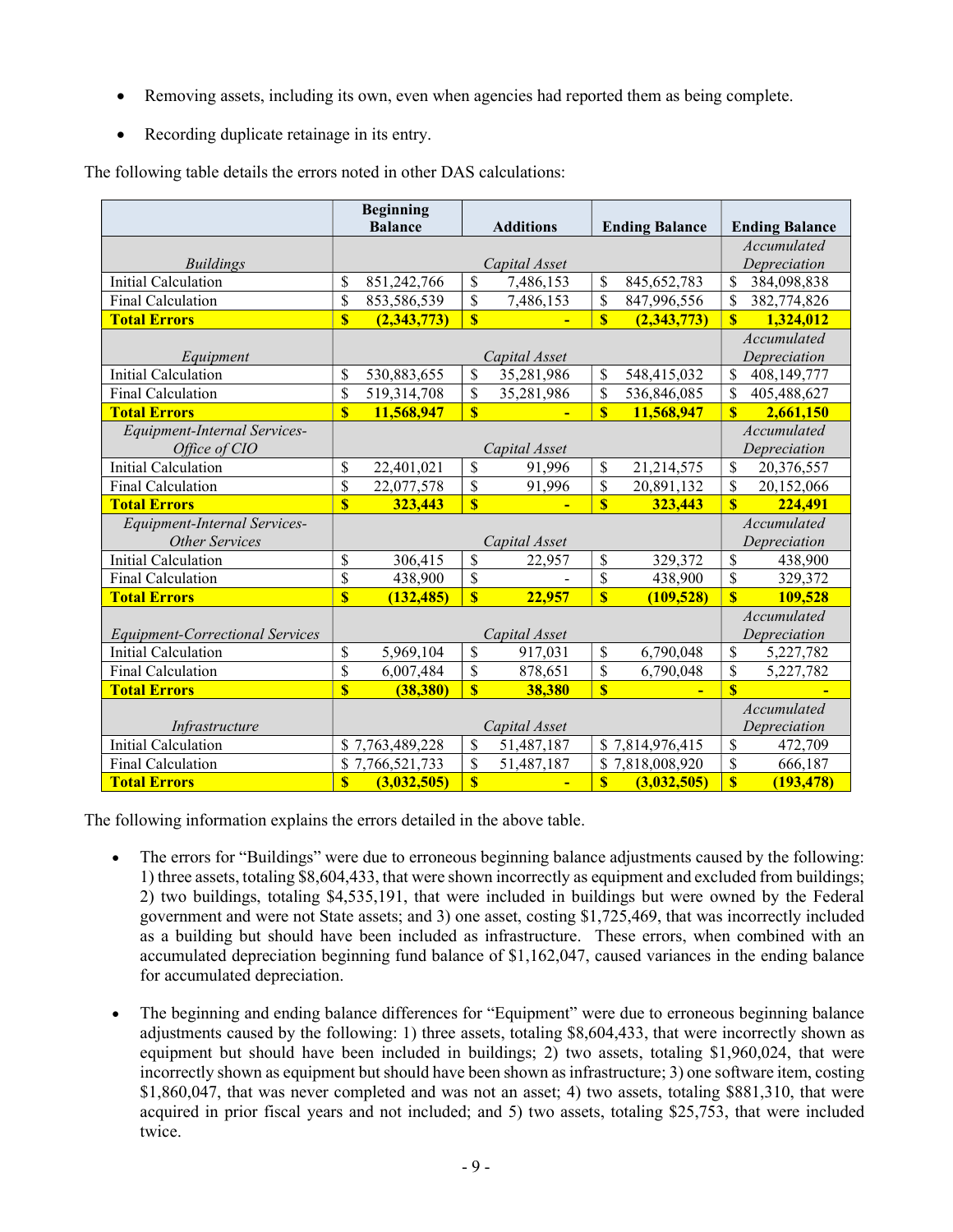- The errors listed under "Equipment-Internal Services-Office of CIO" were due to DAS double counting \$323,443 in assets and \$224,491 in accumulated depreciation.
- The errors for "Equipment-Internal Services-Other Services" were due to DAS incorrectly switching the beginning balance for capital assets and accumulated depreciation for a difference of \$132,485. Additionally, DAS reported accumulated depreciation of \$22,957 as a capital asset addition instead of an addition to accumulated depreciation.
- The errors for "Equipment-Correctional Services" were due to \$38,380 that was included as an addition when it should have been a beginning balance adjustment.
- The errors for "Infrastructure" were due to the following: 1) one asset, costing \$1,725,469, that was incorrectly included as a building but should have been infrastructure; 2) two assets, totaling \$1,960,024, that were incorrectly shown as equipment but should have been shown as infrastructure; 3) one asset, valued at \$1,836,223, that was not included on any schedule but should have been included in infrastructure; and 4) beginning balance adjustments that were overstated for the Nebraska Department of Transportation, totaling \$2,489,211. There was also a \$95,476 error in accumulated depreciation beginning fund balance.

Other issues were noted during testing of capital assets, as follows:

- In the footnotes, DAS misstated State construction commitments by \$5,321,904 and Federal construction commitments by \$375,316.
- Accumulated depreciation for Enterprise funds was not updated from fiscal year 2020, and fixed asset deletions were incorrectly added due to a formula error, causing the ending balance to be overstated by \$4,298.
- The capital asset footnote amounts were incorrect and initially could not be traced to supporting documentation, requiring two revisions.
- Two of the four journal entries prepared by DAS to record government-wide capital asset activity were incorrect and required revisions. DAS did not record those expenditures, totaling \$8,433,789, by the correct functions.
- DAS did not have a capitalization policy for improvements to land. A similar finding was reported in the previous two audits. In order for agencies to record improvements properly, a statewide policy is necessary for uniformity of financial reporting.
- A geothermal well field project was recorded as operating expenses during its construction and not included on DAS's CIP worksheet. The total project cost was \$672,871 and was not capitalized by DAS until after the APA inquired about it.

Good internal controls and sound accounting practice require procedures to ensure that capital asset activity is recorded accurately and supported by adequate documentation.

Without such procedures, there is an increased risk for the continued occurrence of the same type of material misstatements that have been identified during the past seven audits.

> We recommend DAS implement procedures to resolve this repeated audit finding by ensuring for itself that capital asset activity is accurate and complete, not relying on the APA's examination to identify and correct errors.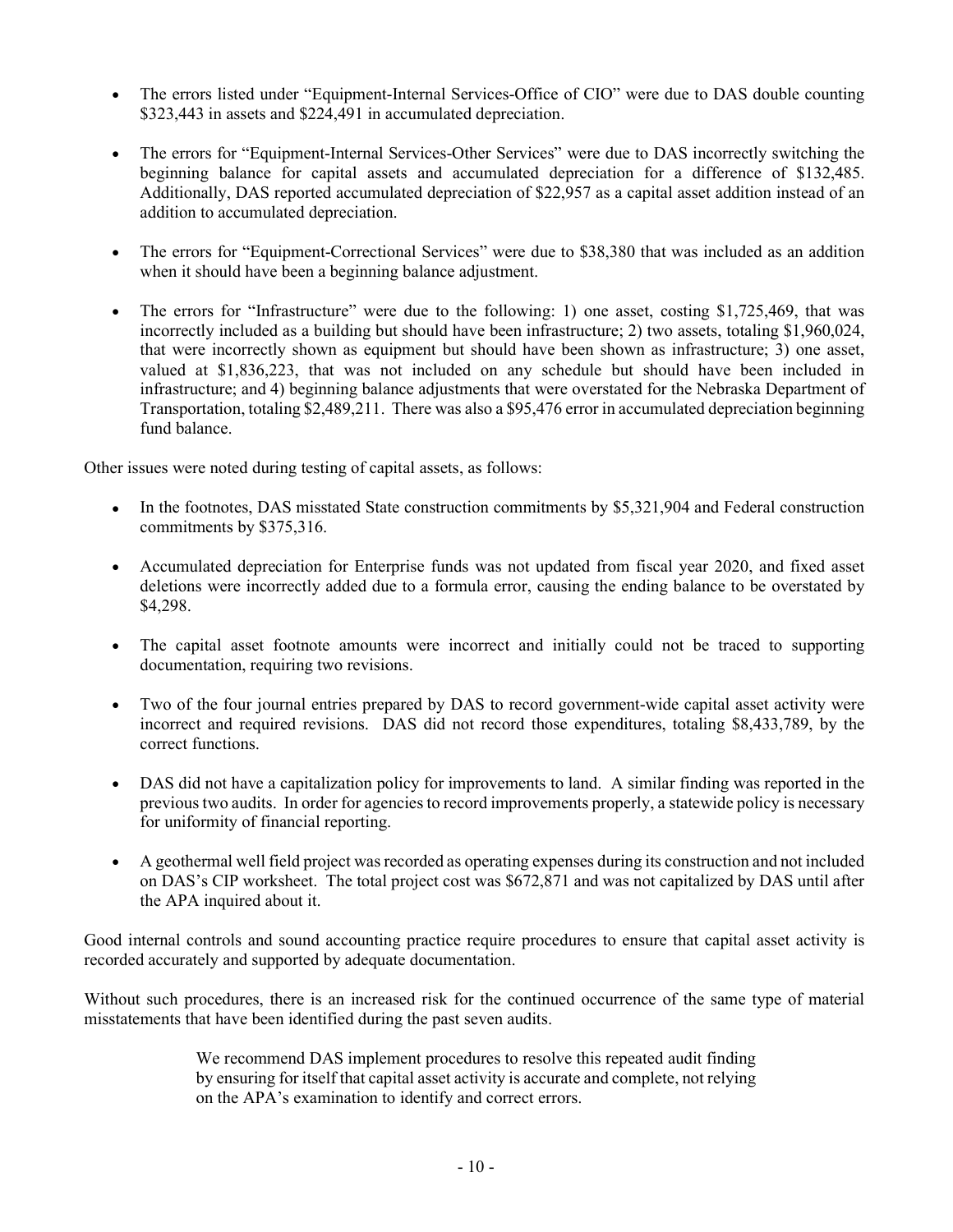DAS Response: State Accounting reduced the dollar amount of reported errors by 26% over the prior year. The preponderance of the issue, in terms of dollars, relates to retainage and is being addressed with State agencies. State Accounting continues to educate agencies on the importance of recording CIP correctly and capitalizing assets when they are substantially completed. Additional supporting documentation will be requested with agency accrual responses for additional evaluation of capital assets that will lead to improved accuracy of reported amounts.

# 5. NOMI Contract Matters

On April 21, 2020, the State of Nebraska contracted with Nomi Health (Nomi) to provide a statewide web platform to assist with COVID-19 test scheduling and test kits. Because Nebraska was in a state of emergency at the time, competitive bidding for the contract was not required. Nevertheless, we noted the following issues with both the deliverables and the consistency of documentation associated with the contract.

- The contract with Nomi stated that 1,200,000 test kits were to be received; however, based on available documentation, there was support for the receipt of only 803,240 test kits. DAS did provide a list showing that a total of 1,230,000 test kits were received; however, this listing was not able to be traced to supporting documentation, such as packing slips or inbound receipts. This lack of documentation leads us to question the receipt of 396,760 test kits. The State paid between \$25 and \$32.50 per test kit, meaning that questioned costs range from \$9,919,000 to \$12,894,700. Additionally, we were unable to verify that all tests were received by the required dates outlined in the contract.
- A second amendment to the contract, dated October 15, 2020, required the State to pay Nomi for "services its asked to provide associated with the collection sites." Those payments, totaling \$2,921,671, were largely retroactive, however, being for services that had been performed already from April 2020 to October 2020.
- Furthermore, the second amendment did not contain clear language to support that the amounts the State was going to pay Nomi would include additional management and service fees. Regardless, those unspecified charges appeared on every direct invoice received by the State during the five months tested. Consequently, during that five-month period, the State paid Nomi \$3,489,063 in direct costs and an additional \$548,231 for management and service fees.

Agreements by the State or local governments to make retroactive payments are often problematic, if for no other reason than they risk running afoul of Article III, § 19, of the Nebraska Constitution. That constitutional provision prohibits such public entities from making extra payments for past services, as follows:

The Legislature shall never grant any extra compensation to any public officer, agent, or servant after the services have been rendered nor to any contractor after the contract has been entered into, except that retirement benefits of retired public officers and employees may be adjusted to reflect changes in the cost of living and wage levels that have occurred subsequent to the date of retirement.

According to the Nebraska Supreme Court, a payment violates Article III, § 19, "whenever there is no legal obligation to pay such compensation." Myers v. Nebraska Equal Opportunity Com'n, 255 Neb. 156, 163, 582 N.W.2d 362, 367 (1998) (quoting Matter of Mullane v. McKenzie, 269 N.Y. 369, 377, 199 N.E. 624, 627 (1936)).

The Attorney General has shed additional light on the prohibition in Article III, § 19, as follows:

As we stated in Op. Att'y Gen. No. 94064 (August 22, 1994), the purpose of state constitutional provisions such as Art. III, § 19 which prohibit extra compensation to public employees after services are rendered is to prevent payments in the nature of gratuities for past services.

Att'y Gen. No. 95063 (Aug. 9, 1995). In determining whether a violation of Article III, § 19, has occurred, the Court has emphasized the importance of timing in the decision to pay the compensation at issue: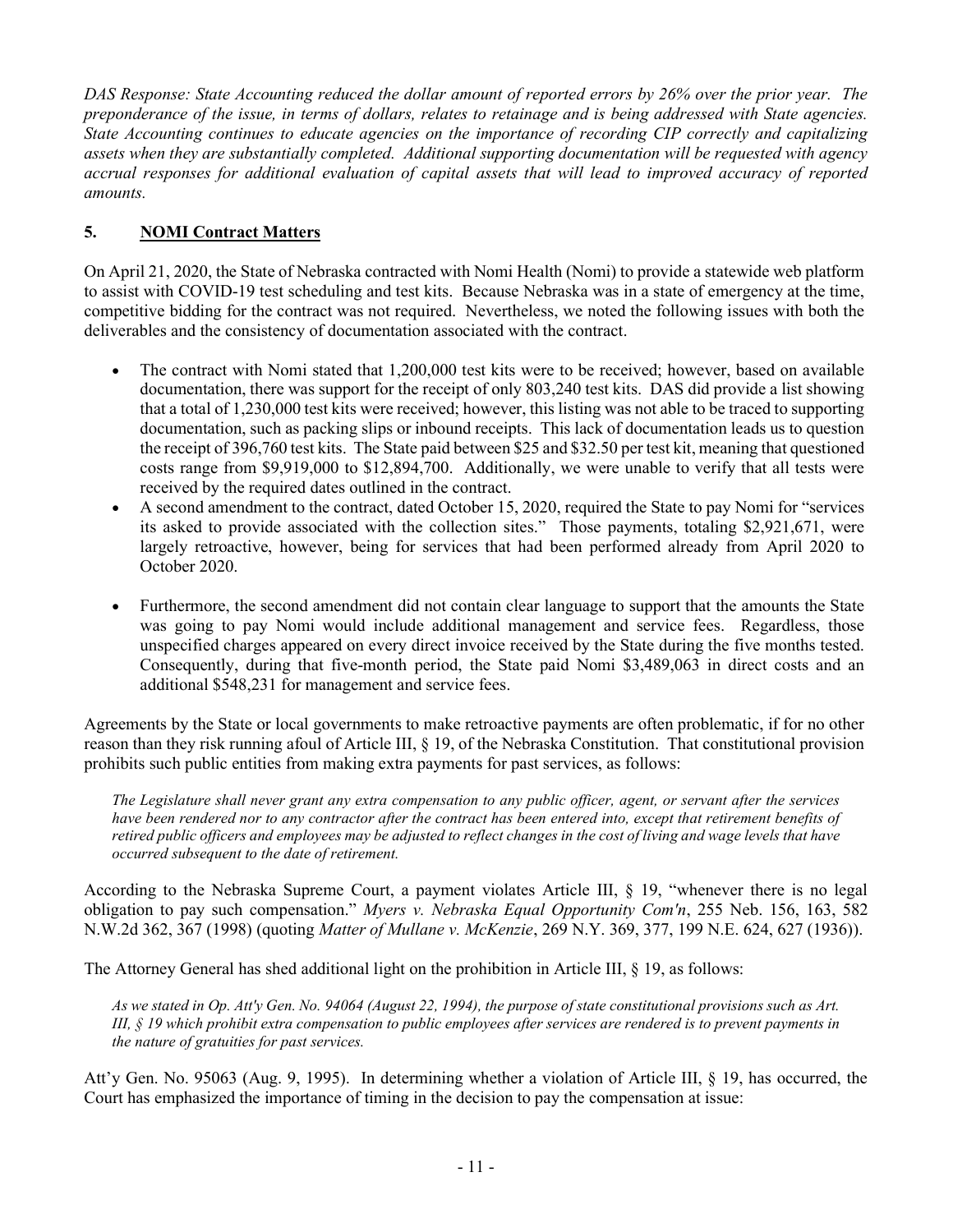We have said that when the "services" for which compensation is granted are rendered prior to the date on which the terms of compensation are determined, the "benefits awarded are not compensation but are a gratuity." See Wilson v. Marsh, 162 Neb. 237, 252, 75 N.W.2d 723, 732 (1956). It follows that when the "services" for which compensation is paid are rendered after the date on which the terms of compensation are established, the benefits awarded are not a gratuity.

City of Omaha v. City of Elkhorn, 276 Neb. 70, 83, 752 N.W.2d 137, 147 (2008). Clearly, after-the-fact agreements to pay for services already provided tend to be constitutionally suspect.

A good internal control plan and sound business practices require all State contracts, including those entered into during a state of emergency, to be monitored closely to ensure that deliverables are received and agreement provisions are followed. When practicable, such compliance should be supported with the appropriate documentation, including packing slips and inbound receipts, etc. Furthermore, contractual language should be clear and unambiguous, setting out precisely the future services to be performed and the exact amount to be paid for such prospective performance.

Failure to provide for the tracking and documentation of deliverables received pursuant to a contract or to ensure that agreement provisions are stated clearly and unambiguously increases the risk for loss or misuse of funds, as do commitments to make retroactive payments for service already performed.

> We recommend DAS establish procedures for ensuring the following: 1) deliverables from contracts are accurately tracked and documented; 2) all contractual provisions are stated clearly and unambiguously; and 3) agreements to pay for services are negotiated and entered into prior to the performance of such services.

DAS Response: The Department of Administrative Services provided the auditor with Nomi Health, Inc. records to support that all test kits required under the contract were shipped. DAS' own records indicate that there was a lack of packing slip documentation maintained during the pandemic, particularly in the early months of June, July, and August 2020, however, such test kits were received. Records of the Department of Health and Human Services (DHHS) show that tests were administered at TestNebraska sites in these months.

According to DHHS electronic lab records, a minimum of 789,400 tests were performed. A count of warehouse inventory accounts for an additional 206,500 test kits, providing support for receipt of at least 995,900 test kits. Nomi Health, Inc. provided documentation supporting over 1.2 million test kits, and the contract was fulfilled.

DAS Standard operating procedure requires accurate tracking of received goods. DAS communicated documentation procedures and expectations to the teams receiving the test kits, which included direction to fill out a form, which resolved the documentation issue, detailing receiving information for such orders. DAS will ensure that such performance issue will not occur again in the next pandemic.

Although best practice is to reduce agreements into a writing, there was no violation of the Nebraska Constitution, specifically Article III,  $\S$  19. It is well established in law that a writing is not always necessary to legally obligate a party's performance:

A binding mutual understanding or meeting of the minds sufficient to establish a contract requires no precise formality or express utterance from the parties about the details of the proposed agreement; it may be implied from the parties' conduct and the surrounding circumstances. Linscott v. Shasteen, 288 Neb. 276, 847 N.W.2d 283 (2014).

The conduct and surrounding circumstances between April and October 2020, illustrate that the services outlined in Amendment Two (temporary structures, medical professional labor, call center services, security officer personnel, biohazard material removal, and portable bathrooms) were actually provided by the contractor to the State despite not being required by the original contract, which only required the provision of test kits, lab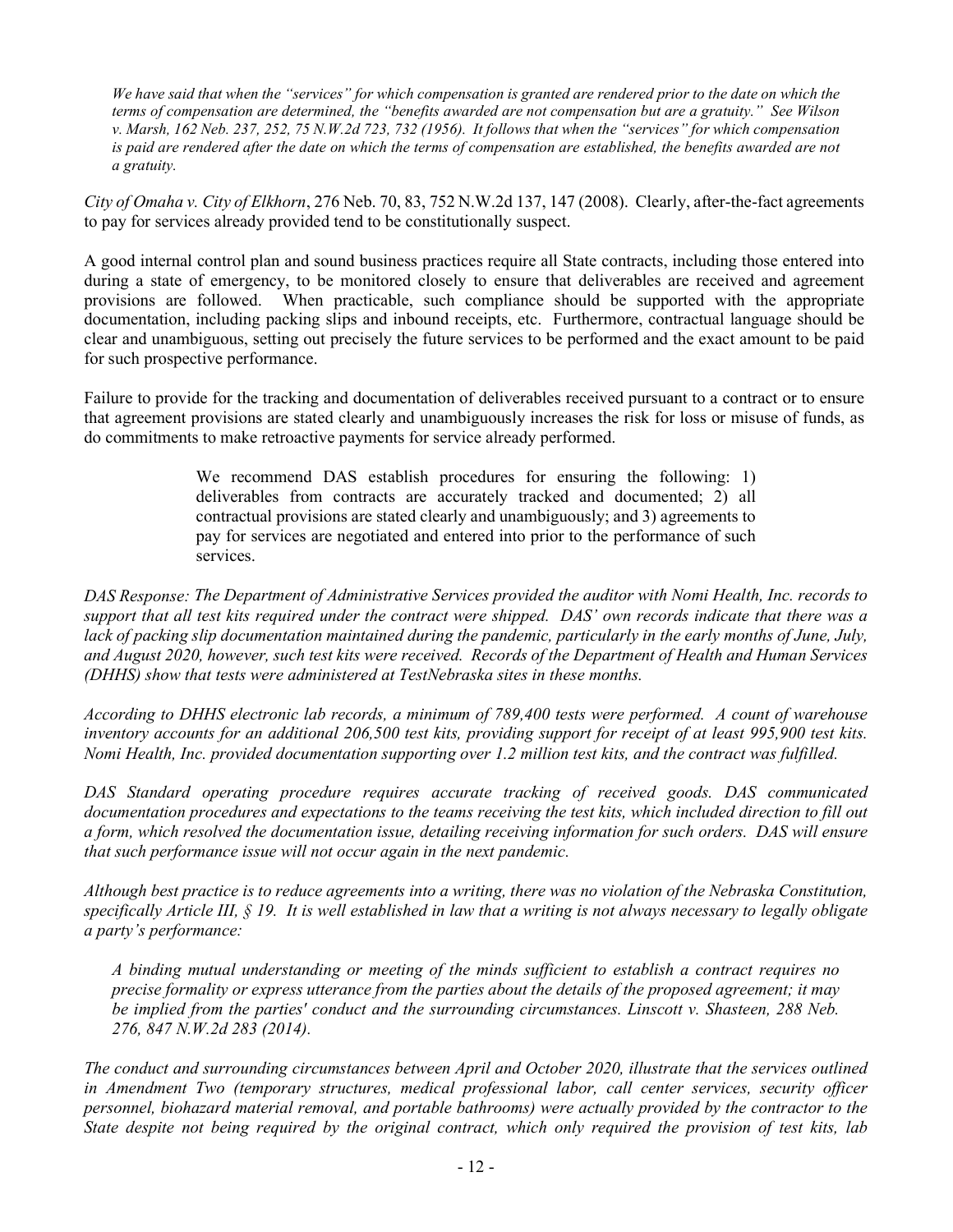equipment, and technology associated with testing. When the State accepted and utilized these essential services in responding to the pandemic, the State became legally responsible to compensate the contractor for such costs, whether pursuant to an oral contract, implied contract, or quasi-contract. It does not stand to reason that DAS was not already legally obligated to pay the contractor prior to Amendment Two or that DAS paid the contractor extra compensation for services already received in contravention of the Nebraska constitution when the original contract did not require the services that were actually received by the State.

DAS agrees that it is a best practice that the agreement of the parties should be reduced to writing to avoid misunderstandings between the parties. Fortunately, in this particular case, there were no misunderstandings or disagreements between the parties, including over the language that the APA identifies as ambiguous. A court would not engage in an ambiguity analysis unless there was such a misunderstanding or disagreement. DAS has procedures in place to ensure that deliverables are accurately tracked and documented, contracts are stated clearly, and agreements are put into writing before payment becomes due. In this circumstance, there were gaps in performance in following these procedures under the stress of a global emergency. DAS will strive to ensure that such gaps do not occur.

# 6. Lack of Financial Statement Reconciliation

Similar to previous years, DAS failed to reconcile the Schedule of Expenditures of Federal Awards (SEFA) to the financial statements. Expenditures of \$4.8 billion were recorded to the Federal fund in the financial statements for the fiscal year ended June 30, 2021, and SEFA expenditures for the fiscal year were \$5.9 billion. There are reasons for the differences; however, it is important to reconcile the financial statements to the SEFA to ensure that both are materially accurate. The Summary Schedule of Prior Audit Findings lists the status as complete.

Title 2 CFR § 200.511(a) (January 1, 2021) requires the auditee to prepare a summary schedule of prior audit findings. Per subsection (b)(2) of that same regulation, "When audit findings were not corrected or were only partially corrected, the summary schedule must describe the reasons for the finding's recurrence and planned corrective action, and any partial corrective action taken."

Good internal controls require procedures for reconciling the SEFA to the financial statements to ensure that the SEFA and financial statements are complete and accurate.

Without such procedures, there is an increased risk of the SEFA or the financial statements being inaccurate and those inaccuracies going undetected.

A similar finding was noted in the previous two audits.

We continue to recommend DAS implement procedures for reconciling the SEFA to the financial statements.

DAS Response: The financial statements and SEFA are both generated from the State's accounting system (E1). The expected differences noted by the APA are reconciling items due to the different basis of accounting. The financial statements are on an accrual basis and the SEFA is on a cash basis. DAS performed a reconciliation for the previous year's reports and noted no issues with the financial statements. This year's reconciliation was performed by the APA and no additional issues or adjustments were necessary for the financial statements as they materially agreed to the SEFA.

### 7. Postage Deposits

As noted in the previous audit, DAS failed to ensure that the amount of postage deposits held for each agency complies with the requirements of State statute. As of June 30, 2021, a total of \$668,982 in postage deposits was recorded in E1.